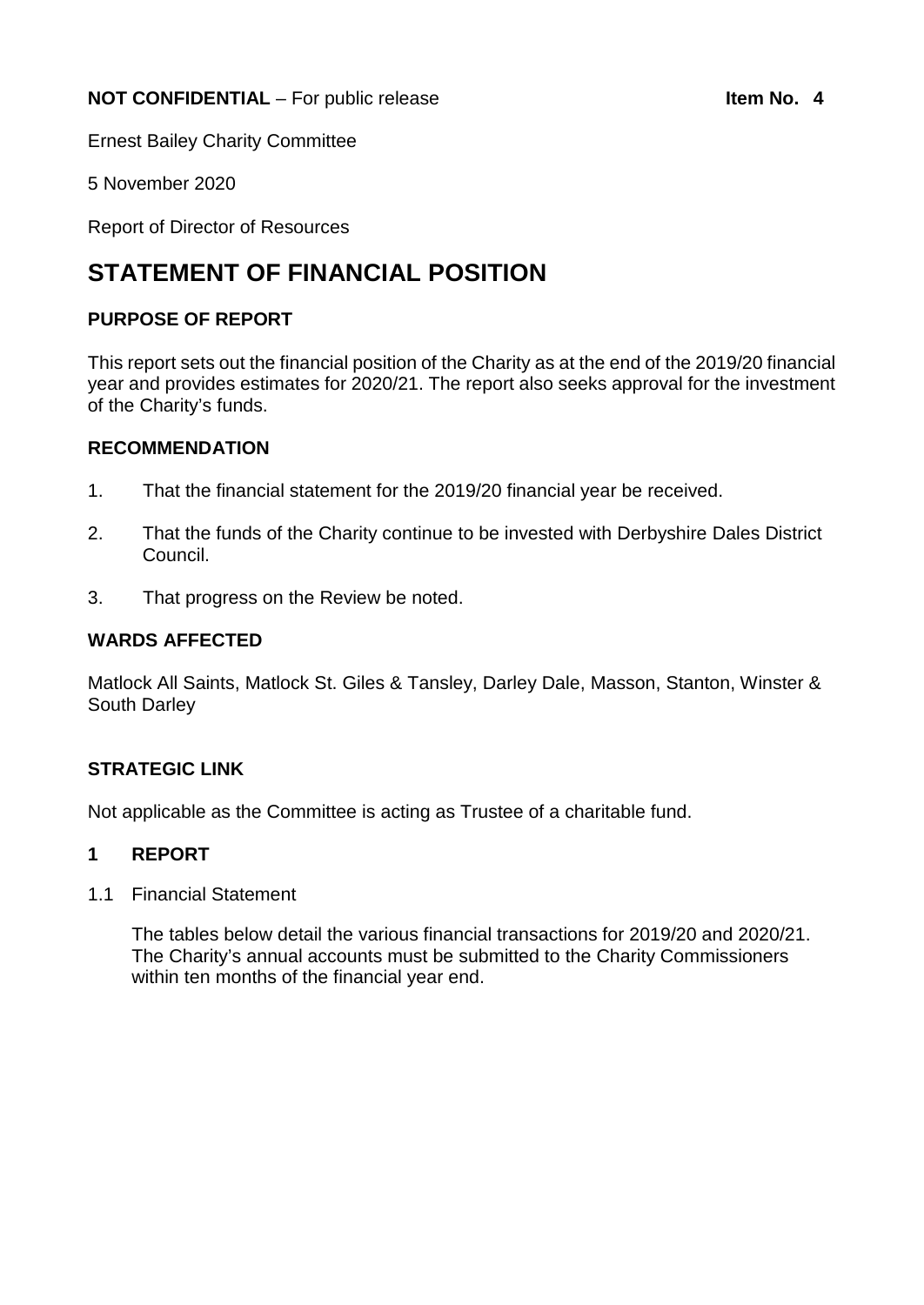| ۰,<br>. . |
|-----------|
|-----------|

 $\Delta$ 

| Balance b/fwd |               | 156,024 |
|---------------|---------------|---------|
| $Income -$    | Interest      | 1,504   |
|               |               | 157,524 |
| Expenditure - | <b>Grants</b> | 1,383   |
| Balance c/fwd |               | 156,145 |

# Table 2 : Estimate 2020/21

| Balance b/fwd |                                   | 156,145 |
|---------------|-----------------------------------|---------|
| $Income -$    | Interest                          | 1.011   |
|               |                                   | 157,156 |
| Expenditure - | Amount available for distribution | 1.011   |
| Balance c/fwd |                                   | 156,145 |

## Table 3: Maintenance Provision

|                       | Actual  | <b>Estimate</b> |
|-----------------------|---------|-----------------|
|                       | 2019/20 | 2019/20         |
|                       |         |                 |
| Balance b/fwd         | 3,600   | 3,600           |
| Contribution for year |         |                 |
| Balance c/fwd         | 3.600   | .600            |

#### 1.2 Review

Members will recall that at the Committee meeting held 21 November 2017, it was resolved that a review of the Charity would be undertaken. As officers have been addressing other, higher priority, work areas, the review remains on hold for the time being.

## **2 RISK ASSESSMENT**

#### 2.1 Legal

The District Council became the sole Trustees of the Ernest Bailey Charity following approval by the Charity Commissioners on 12<sup>th</sup> April 1985. This function was later delegated to the Ernest Bailey Charity Committee.

The Trustees have a legal duty to protect the charities assets and apply them for the charity's charitable purposes. This report updates the trustees of the assets available and the amount available for distribution it is not making decisions on how to distribute the funds. The legal risk is therefore low.